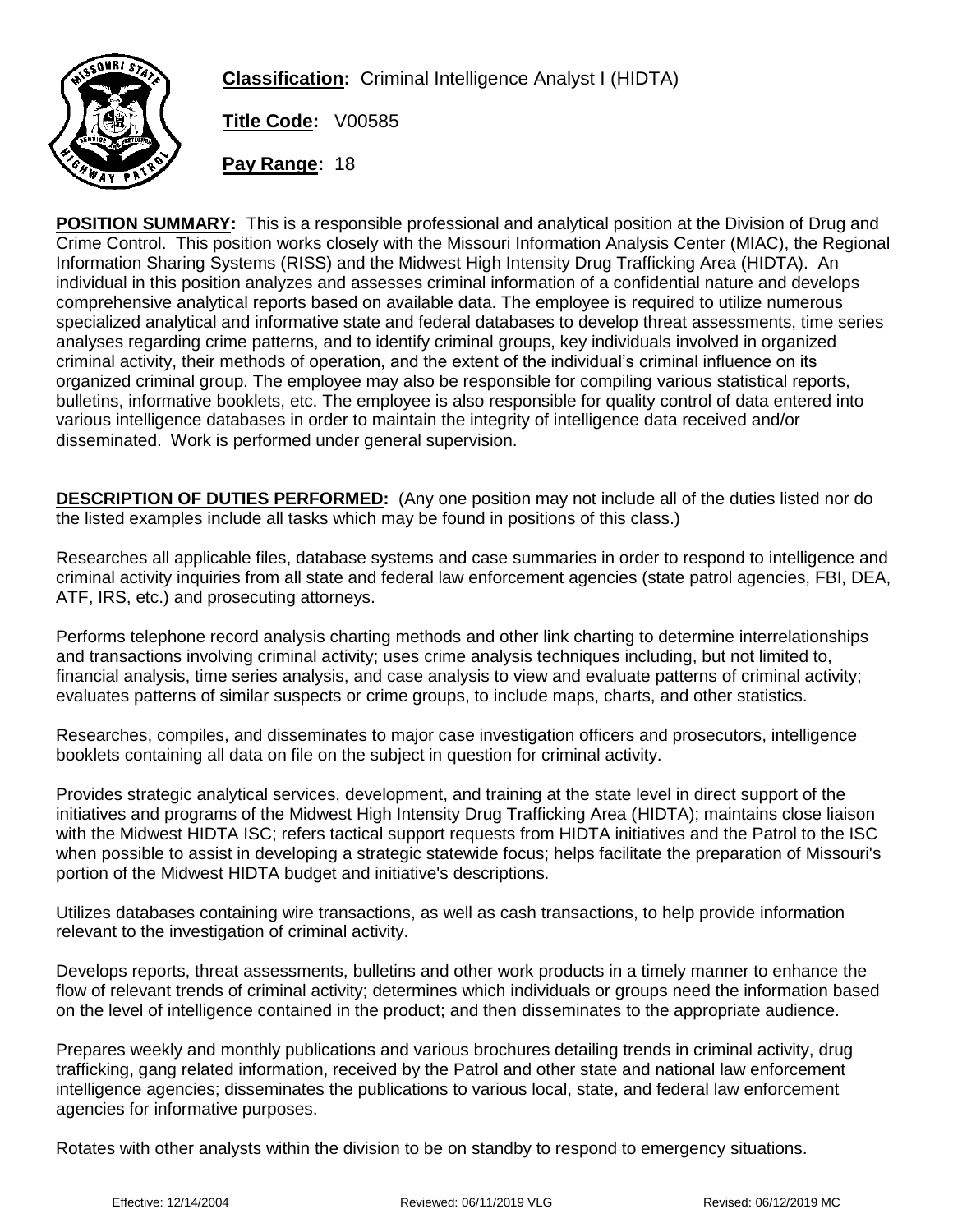## **Classification:** Criminal Intelligence Analyst I (HIDTA) **Page 2** Page 2

Performs training and provides presentations at various Patrol divisions and other law enforcement agencies on analytical services the Division of Drug and Crime Control (DDCC) makes available.

Inputs and monitors intelligence information in 28 CFRPart 23 compliant databases.

Performs other work-related duties as assigned.

**REQUIRED KNOWLEDGE, SKILLS, AND ABILITIES:** Knowledge of law enforcement terminology and narcotics investigative techniques.

Knowledge in the collection, analyzing and dissemination of criminal intelligence information.

Knowledge of modern office databases, (Microsoft Excel, Word, Lotus Notes).

Ability to properly handle, store, secure, destroy, and mark classified and other sensitive documents.

Ability to work in a secure operating environment with access to classified and sensitive information.

Ability to research a voluminous number of databases in order to find information on individuals utilizing very little previous information on the subject (e.g., telephone number only, last name, alias, etc.).

Ability to perform tedious intelligence searches while maintaining high quality control and proof reading skills in the performance of job tasks.

Ability to work under extreme pressure and time limits.

Ability to multitask and determine high priority tasks in accomplishment of daily duties.

Ability to analyze intelligence information, submitted documents and statistical data present findings of fact in written and graphic form.

Ability to prepare and provide both oral and written presentations to large groups of both civilian and law enforcement professional.

Ability to organize, prioritize and plan work effectively.

Ability to gather, assemble, correlate and analyze facts and devise solutions to problems.

Ability to display a professional appearance and demeanor consistent with the expectations of the Missouri State Highway Patrol.

Ability to represent the Highway Patrol on panels, committees, task forces etc., working on Missouri's drug issues and other criminal activities.

Ability to work with highly sensitive information in a confidential and professional manner and maintain the information as such.

Ability to prepare highly technical and detailed threat assessments and surveys regarding crime in the state of Missouri.

Ability to operate basic office equipment as detailed in the description of duties.